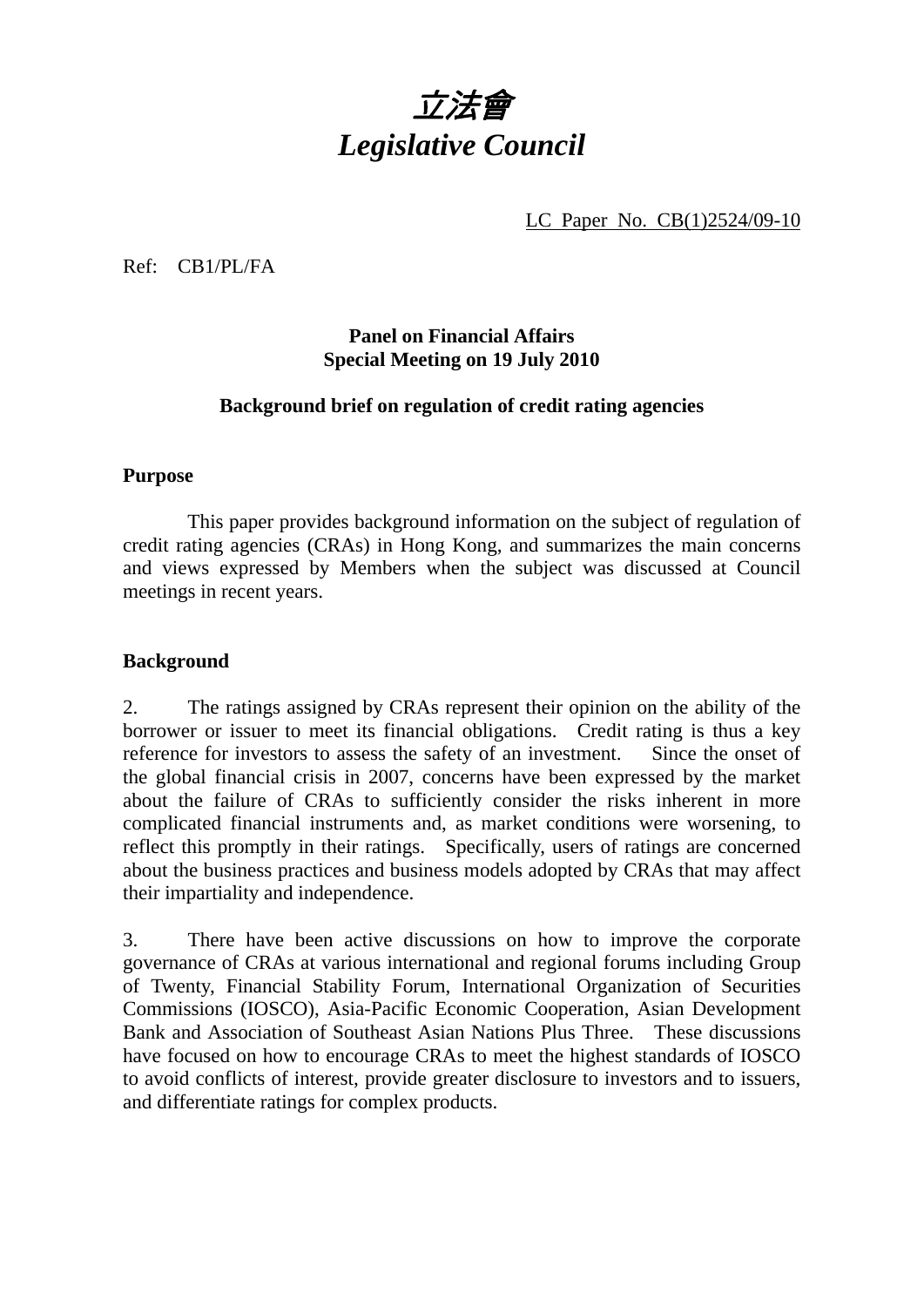4. According to the Administration<sup>1</sup>, investors and users in Hong Kong have mainly relied on three international CRAs for their provision of rating services. They are Moody's, Standard & Poor's and Fitch. As their services are global in nature, Hong Kong's financial regulators, namely the Securities and Futures Commission and the Hong Kong Monetary Authority, have been following closely international and regional initiatives that promote appropriate oversight of CRAs.

# **Major concerns and views expressed by Members during relevant discussions at Council meetings**

5. A motion on "Reforming financial regulators" was passed at the Council meeting on 26 November 2008, urging the Government to expeditiously conduct a comprehensive review and study of the existing financial regulators to ascertain if there was any need to rationalize and improve their regulatory roles, functions and resources in the regulation of the financial sector, or introduce other improvement measures, so as to plug the existing loopholes in the regulation of the financial sector and better protect the interests of investors and the insuring public.

6. During the motion debate, individual Members expressed the following views in respect of CRAs -

- (a) While Hong Kong is an international financial centre, it has neither any locally based CRAs nor any proper mechanism to regulate CRAs effectively, rendering little protection to investors and fund raisers in Hong Kong. The Government should actively study ways of regulating agencies, draw on the experience of Europe and the United States and the latest development, and introduce and apply proper approaches. The Government should also adopt every reasonable measure to encourage and nurture the development of local rating agencies.
- (b) Following the Lehman Brothers Minibonds Incident, the existing international finance rating institutions have lost much of their credibility. Hong Kong would be susceptible to a similar incidents if it continues to rely on the ratings given by these institutions. Hong Kong should strengthen collaboration with international financial regulators and introduce reforms to consolidate its position as a financial centre and protect the assets of the people.

7. At the Council meeting on 4 March 2009, Dr Hon David LI raised an oral question on the role and function of CRAs. The major views and concerns expressed by Members and the Administration's responses are as follows –

(a) On the question of whether there is scope for the establishment of an Asia-based international CRA in Hong Kong, the Administration

 $\overline{a}$ 1 The Administration's reply to the oral question raised by Hon David LI on "The role and function of credit rating agencies" at the Council meeting on 4 March 2009.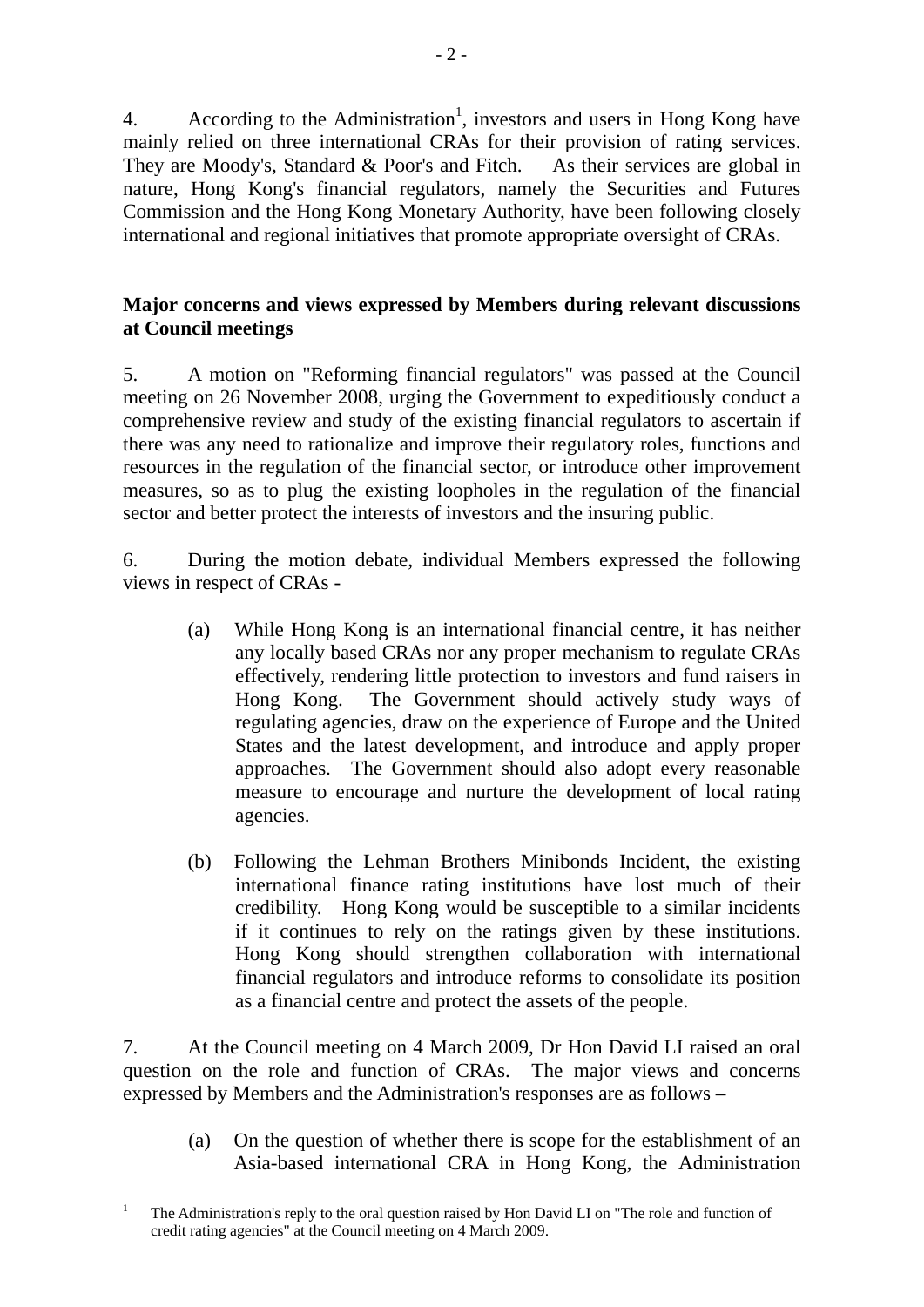responded that it welcomed any business initiatives to increase competition in the existing credit rating market. While acknowledging the benefits, the Administration was mindful that the sustainability of any new credit rating agency hinged on its ability to build up its track record fast enough to win a critical mass of rating users, and to comply with the highest IOSCO standards on independence, professionalism and impartiality.

- (b) As one criticism of the current system is that CRAs depended on the issuers for their revenue, a Member asked whether the Administration would evaluate the validity of a publicly-funded CRA in Hong Kong, which might be supported in part by a levy on new issues. The Administration responded that the biggest asset of CRAs was their independence and impartiality. A publicly-funded agency would also bring in questions about independence. However, the Administration would continue to listen to market views on whether there was a case for a publicly-funded CRA in Hong Kong.
- (c) A Member asked, in the light of the Lehman Brothers Minibonds Incident, whether the Administration would take the initiative to conduct independent assessment of and investigation into the performance and monitoring of the CRAs concerned. The Administration responded that as in the case of other countries including the United States and countries in Europe, there was no direct monitoring of CRAs in Hong Kong. The approach mostly taken was to rely on international bodies, such as the IOSCO, to examine the CRAs' compliance with the code of business conduct.

### **Latest development**

8. As advised by the Administration, the European Union (EU) introduced in December 2009 the Regulations on CRAs. Accordingly, with effect from 7 June 2011, only credit ratings that are issued under "equivalent" regulatory regimes of other countries may be used in EU. If credit ratings prepared by the Hong Kong-based CRAs are to continue to be serviceable in the EU, Hong Kong would need to develop a compatible regulatory regime and to have it operational by 7 June 2011. As such, the Securities and Futures Commission would like to consult the Panel on Financial Affairs on the issue at the meeting on 19 July 2010.

#### **References**

9. The relevant information is available at the following links:

Motion debate on "Reforming financial regulators" http://www.legco.gov.hk/yr08-09/english/counmtg/hansard/cm1126-translate-e.pdf (page 183)